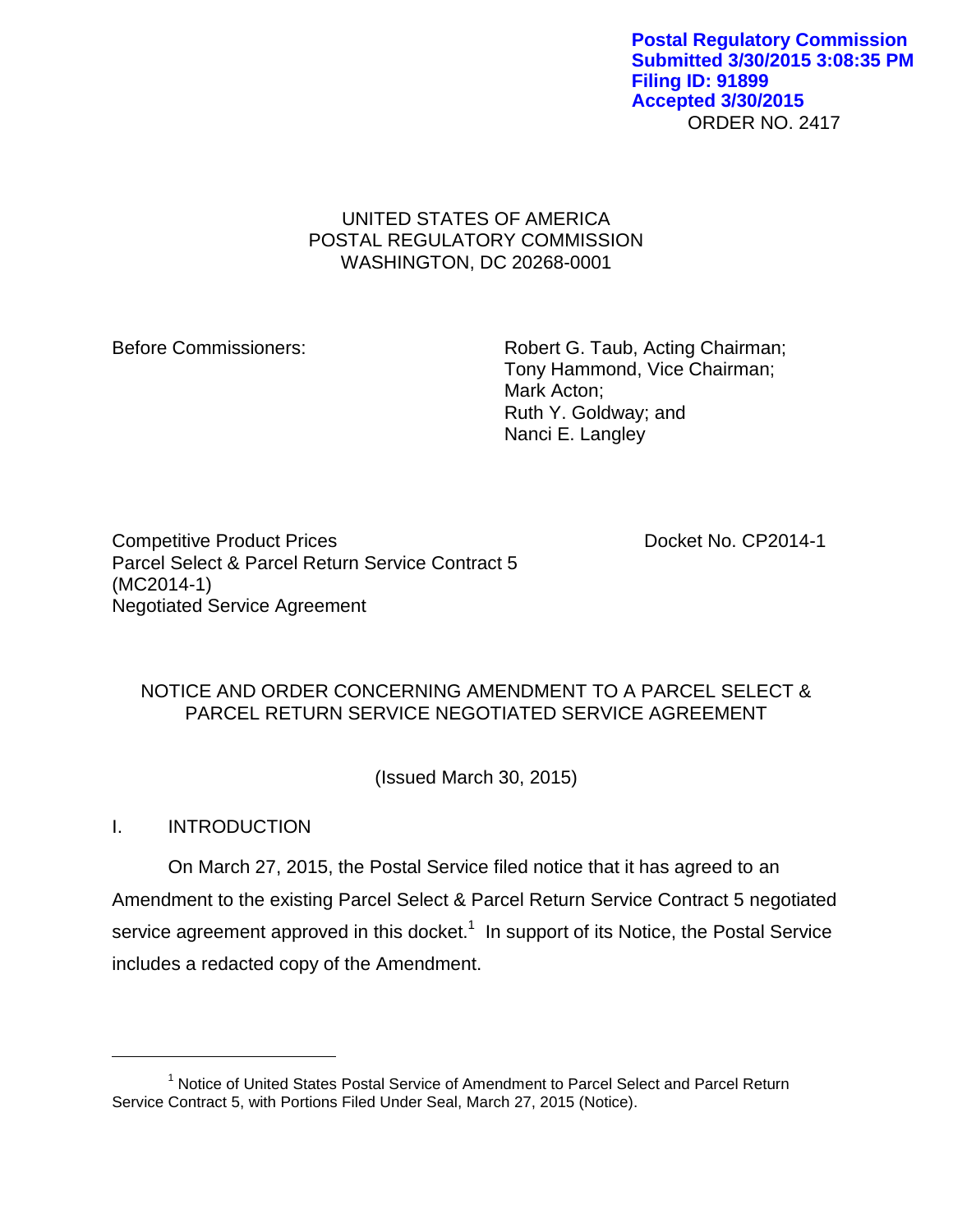The Postal Service also filed the unredacted Amendment under seal. The Postal Service seeks to incorporate by reference the Application for Non-Public Treatment originally filed in this docket for the protection of information that it has filed under seal. Notice at 1.

The Amendment adds a new section, Section I.M., to the contract. *Id.* Attachment A at 1. The Postal Service intends for the Amendment to become effective one business day after the date that the Commission issues all necessary regulatory approval. *Id.* The Postal Service asserts that the Amendment will not materially affect the cost coverage of the contract and represents that the supporting financial documentation and financial certification initially provided for Parcel Select & Parcel Return Service Contract 5 remain applicable. Notice at 1.

### II. NOTICE OF FILINGS

The Commission invites comments on whether the changes presented in the Postal Service's Notice are consistent with the policies of 39 U.S.C. 3632, 3633, or 3642, 39 CFR 3015.5, and 39 CFR part 3020, subpart B. Comments are due no later than April 6, 2015. The public portions of these filings can be accessed via the Commission's website (*http://www.prc.gov*).

The Commission appoints Cassie D'Souza to represent the interests of the general public (Public Representative) in this docket.

### III. ORDERING PARAGRAPHS

### *It is ordered*:

- 1. The Commission reopens Docket No. CP2014-1 for consideration of matters raised by the Postal Service's Notice.
- 2. Pursuant to 39 U.S.C. 505, the Commission appoints Cassie D'Souza to serve as an officer of the Commission (Public Representative) to represent the interests of the general public in this proceeding.